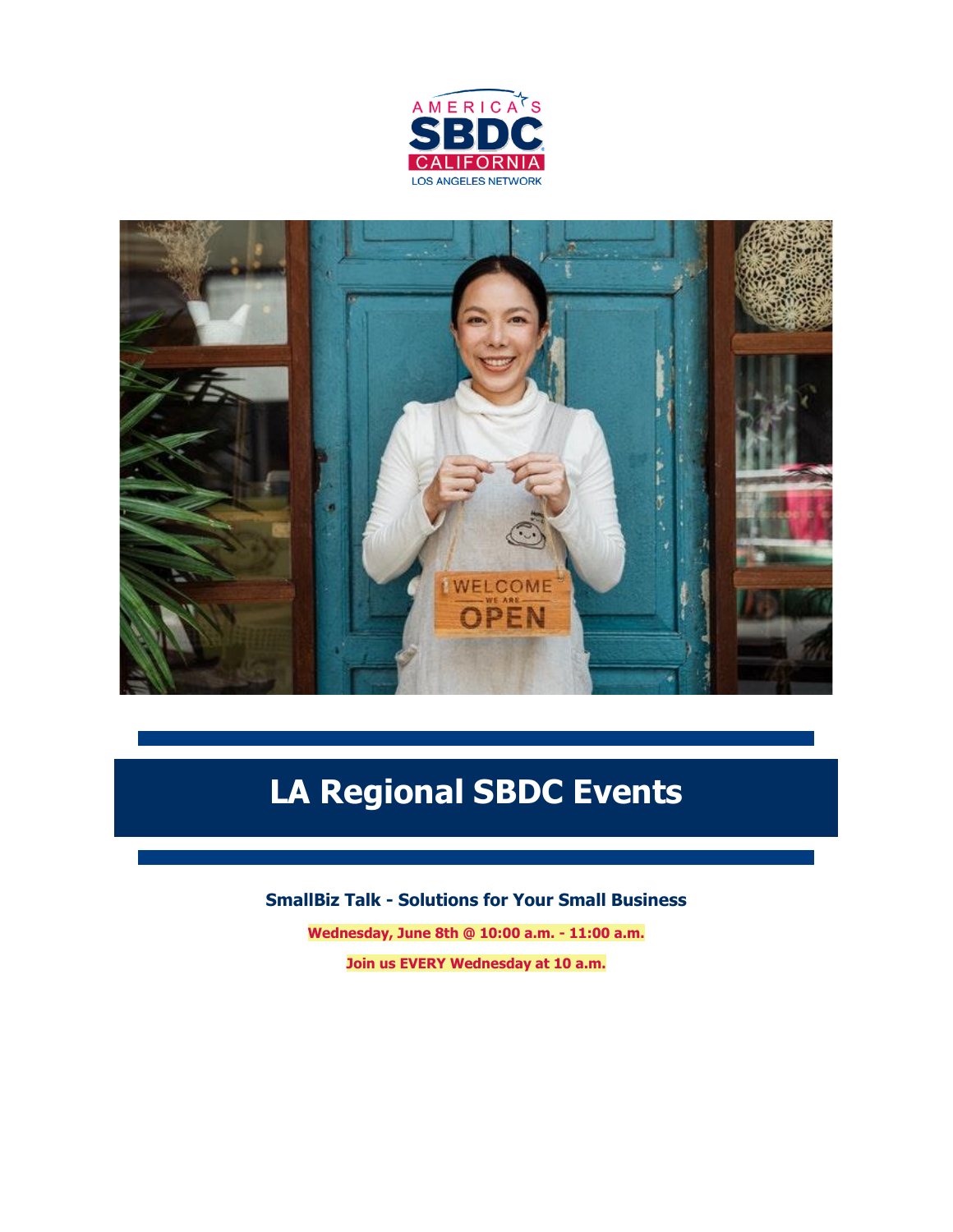

This is **SmallBiz Talk** with small business expert and LA SBDC business advisor Lori Williams. Join her as she covers key business topics through instructional information, real life situations, guest speakers and interviews.

This week, join us for a special audience participation and Q & A session on making sound business decisions. Lori will share some of the key issues that entrepreneurs and business owners are facing today. The discussion will be far reaching – from how to develop a survival mindset to how to use Excel to make key business decisions. She will discuss the financial and emotional situations resulting from the pandemic. Most importantly, it will be an open forum for the audience to add comments and questions.

Join us on Wednesday June 8th as Lori shares her experiences and expertise.

As always, we will have the *Today's Tip* at the beginning and an Ask Lori section at the end of the show where participants can engage in a Live Q&A! If you would like to submit your questions ahead of the show, click **[here](https://nam12.safelinks.protection.outlook.com/?url=https%3A%2F%2Fr20.rs6.net%2Ftn.jsp%3Ff%3D001XOyRl2ApWYQqRCh66lsTEOe8RlkhIiuEckHpo97A6Wmmpv-HmgtMqhiE8M05hxQXjLNRVXhU-qLCmIiVQLDifs1RbtWjfRuTkQhMfRdCdHuRRkVDu91rrWV5Ir-XCeOB2DQXyYbaqtbjVIp8pmyQ1kDczj7lTCqLTYeEXz159QmntNMBu2ftCQ%3D%3D%26c%3DFsk2RsTpolKBFvoZxVJc5cFSl-E6PZDZ59JDfFM_Q5u6BdCCdfQzog%3D%3D%26ch%3D0yg_Z8bBtMTuJJE5bgU52PN2mMJKPITBIJRXUTfodhyW4ABI2p4gyw%3D%3D&data=05%7C01%7C%7Cda42197ebcc14251934808da49bf290f%7C84df9e7fe9f640afb435aaaaaaaaaaaa%7C1%7C0%7C637903382682398922%7CUnknown%7CTWFpbGZsb3d8eyJWIjoiMC4wLjAwMDAiLCJQIjoiV2luMzIiLCJBTiI6Ik1haWwiLCJXVCI6Mn0%3D%7C3000%7C%7C%7C&sdata=CCDpVrcPxlKfYwKn%2FG0nxD0TKrSisUtyNuVYob5CtCg%3D&reserved=0)**.

**[Register Now](https://nam12.safelinks.protection.outlook.com/?url=https%3A%2F%2Fr20.rs6.net%2Ftn.jsp%3Ff%3D001X0UU8XypIiBLxhZPh9Ba8WxaiRZUzcn4bYrXYbzbCtsKlPJ57CsRbzwIdNmZO2_JqgnP9nSPQ9LDEMkb8dRQ91S1G-sBDXR4eeez55Hh_OsVV7ANuPNwIoG0mKW8Otf51ZILRkKWlZlqcEQXevtk5a5eL8lKsaYo-Nyf2Th_FYgDhWeQ4LlTglzxaN1sICq9WXXjcFfq3k6ONI3NMsZHnw%3D%3D%26c%3DLZ5E2TmT5YVMsPK6vni195667Q82BSeIiTENrXG6C7l3Gj7PmJ9AUw%3D%3D%26ch%3DOXbaqBEZCa55yvrBTYxestcH7pSkOnZDOPq1HVBU5GqFErYqQnsmMQ%3D%3D&data=05%7C01%7C%7Cda42197ebcc14251934808da49bf290f%7C84df9e7fe9f640afb435aaaaaaaaaaaa%7C1%7C0%7C637903382682398922%7CUnknown%7CTWFpbGZsb3d8eyJWIjoiMC4wLjAwMDAiLCJQIjoiV2luMzIiLCJBTiI6Ik1haWwiLCJXVCI6Mn0%3D%7C3000%7C%7C%7C&sdata=pvy9LvCEIORHyHyGk7a5DEOCEYyFb8m2cJ920p1TEro%3D&reserved=0)**

**Small Business Q&A and other Funding Updates, Tax Credits & More – Offered through the Community Navigator Pilot Program and** 

#### **the USPAACC**

**Thursday, June 9th @ 1:00 p.m. - 2:00 p.m.**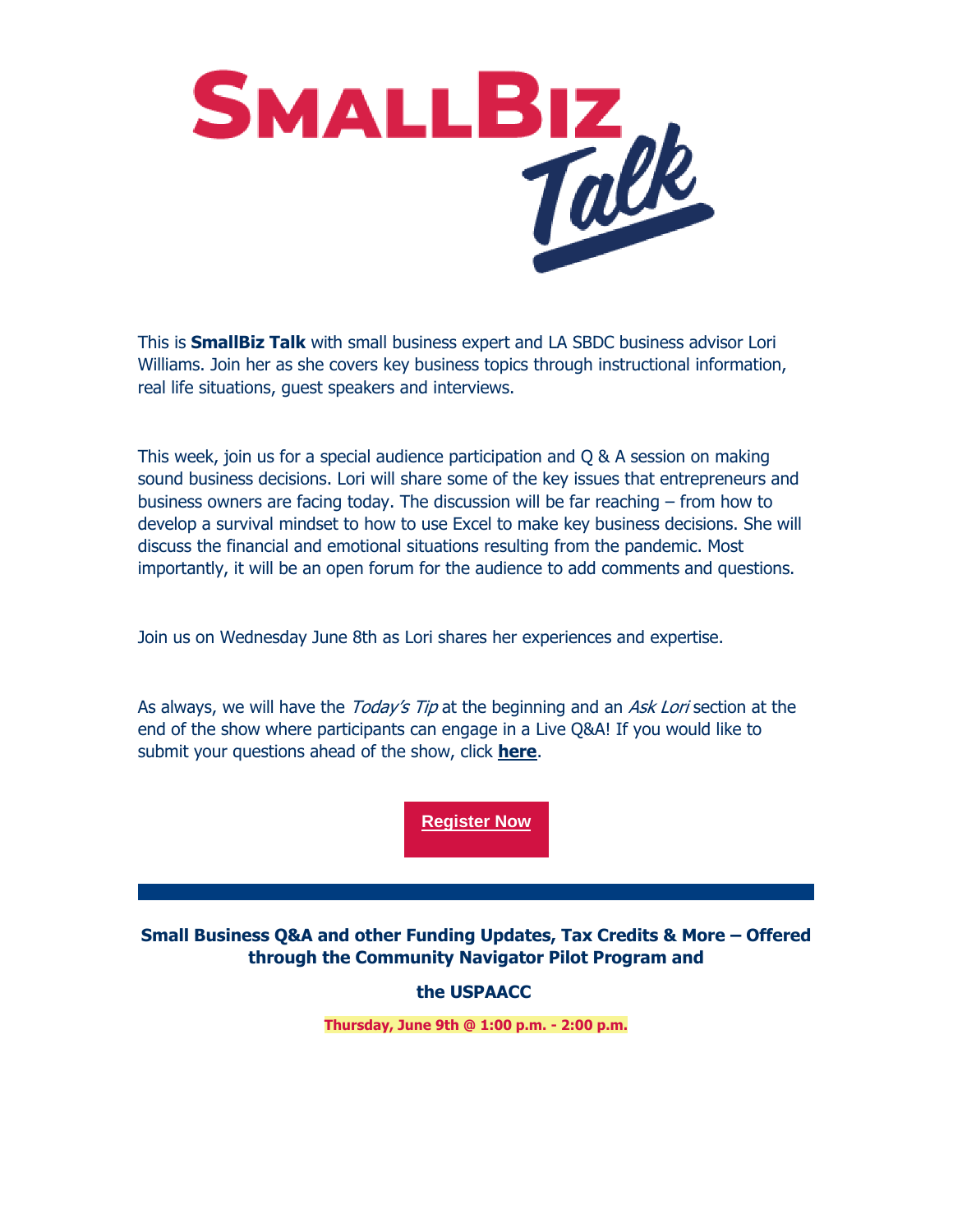

This weekly event is offered through the Community Navigator Pilot Program and the United States Pan Asian American Chamber of Commerce (USPAACC) In this weekly webinar, tax and financial experts GB Bajaj and Mike DeDonato will cover current funding trends, tax credits and more! GB and Mike will cover:

- Overview of Small Business Taxes
- Business Tax Credits (federal and state)
- And more!

**[Register Now](https://nam12.safelinks.protection.outlook.com/?url=https%3A%2F%2Fr20.rs6.net%2Ftn.jsp%3Ff%3D001X0UU8XypIiBLxhZPh9Ba8WxaiRZUzcn4bYrXYbzbCtsKlPJ57CsRbwLro7K4-lqr0ctij_oyVlvb6JUUJLl5mIUfO9p1YhdJl35-a4ersX2atB0iClNcHqmZ3Y5DhQiZrMjUmzsb02dwThJpSfCoIEE5ZxjYx-5jYTAolaAsFaqL6zzHeCaHqIsGdjM4iLIHWe4yQtNEJiaLhLwk2Eq6pQ%3D%3D%26c%3DLZ5E2TmT5YVMsPK6vni195667Q82BSeIiTENrXG6C7l3Gj7PmJ9AUw%3D%3D%26ch%3DOXbaqBEZCa55yvrBTYxestcH7pSkOnZDOPq1HVBU5GqFErYqQnsmMQ%3D%3D&data=05%7C01%7C%7Cda42197ebcc14251934808da49bf290f%7C84df9e7fe9f640afb435aaaaaaaaaaaa%7C1%7C0%7C637903382682398922%7CUnknown%7CTWFpbGZsb3d8eyJWIjoiMC4wLjAwMDAiLCJQIjoiV2luMzIiLCJBTiI6Ik1haWwiLCJXVCI6Mn0%3D%7C3000%7C%7C%7C&sdata=e55qq%2BUVPY6ul4OiPsWghr6Rge3vr3HjZgBl0uD2Mww%3D&reserved=0)**

#### **Make Social Media Work for Your Business**

**Wednesday, June 15th @ 2:00 p.m. - 3:30 p.m.**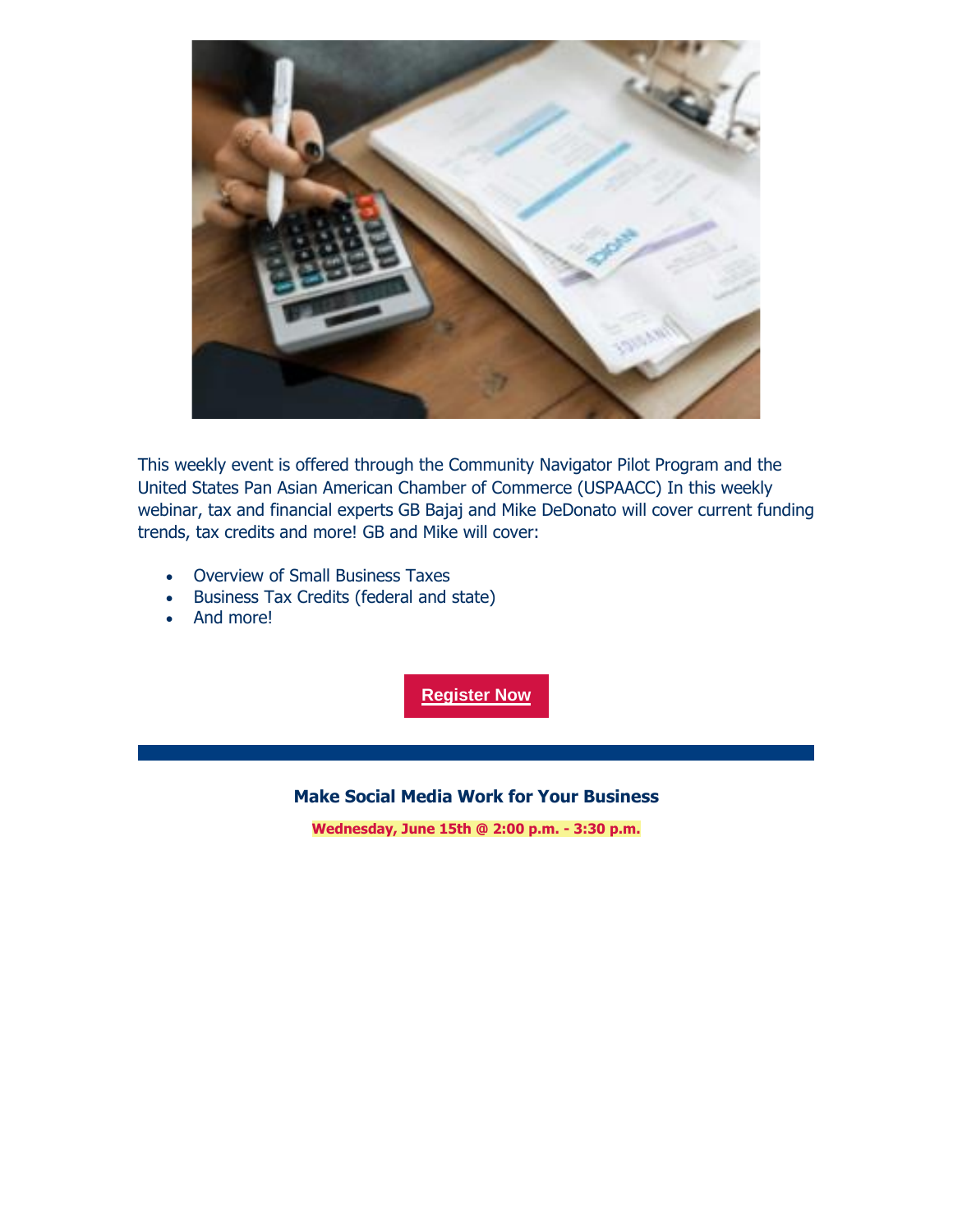

We all know we have to be on social media but how do we create a social media strategy? This comprehensive webinar will help you focus your energy and efforts on platforms that will connect you with current customers and new leads.

You will discover:

- How to clarify social media marketing goals and select which platform(s) to be on
- How to structure your messaging to reach your ideal target market
- How to authentically connect with your audience so they like and trust you
- How to schedule posts on various platforms
- Where to find great content that will engage your audience and encourage sharing
- How to get engagement without spending a dime

Instructor and business advisor Deborah Deras has a bachelor's in marketing and a master's in education, with over 16 years' experience as an entrepreneur. She works with clients to help them identify their target market and create a social media strategy, set up platforms, and identify keywords using Google keyword planner.

**[Register Now](https://nam12.safelinks.protection.outlook.com/?url=https%3A%2F%2Fr20.rs6.net%2Ftn.jsp%3Ff%3D001X0UU8XypIiBLxhZPh9Ba8WxaiRZUzcn4bYrXYbzbCtsKlPJ57CsRb6qVaqSDxw14lqG-an9mjLYCigxdJPd6vrv18No85Ng6PJZo65ZDsEeBO5-DjHGLsGue4Rx6bBqEoWLaCA84Rj4CSaBQrRwd5ujL6VqIGPXX78NydDXI0FePEwwBevSfbbdbMwzEcUqv386IYA9ZJP_9vx9hrnr_G-g8LN-fgfoo%26c%3DLZ5E2TmT5YVMsPK6vni195667Q82BSeIiTENrXG6C7l3Gj7PmJ9AUw%3D%3D%26ch%3DOXbaqBEZCa55yvrBTYxestcH7pSkOnZDOPq1HVBU5GqFErYqQnsmMQ%3D%3D&data=05%7C01%7C%7Cda42197ebcc14251934808da49bf290f%7C84df9e7fe9f640afb435aaaaaaaaaaaa%7C1%7C0%7C637903382682398922%7CUnknown%7CTWFpbGZsb3d8eyJWIjoiMC4wLjAwMDAiLCJQIjoiV2luMzIiLCJBTiI6Ik1haWwiLCJXVCI6Mn0%3D%7C3000%7C%7C%7C&sdata=hwoDmpcJqzQB%2FJI63ZE2KkIN7u93TwDUkSjbRVeGj6k%3D&reserved=0)**

#### **LLC 101**

**Tuesday, June 21st @ 1:00 p.m.**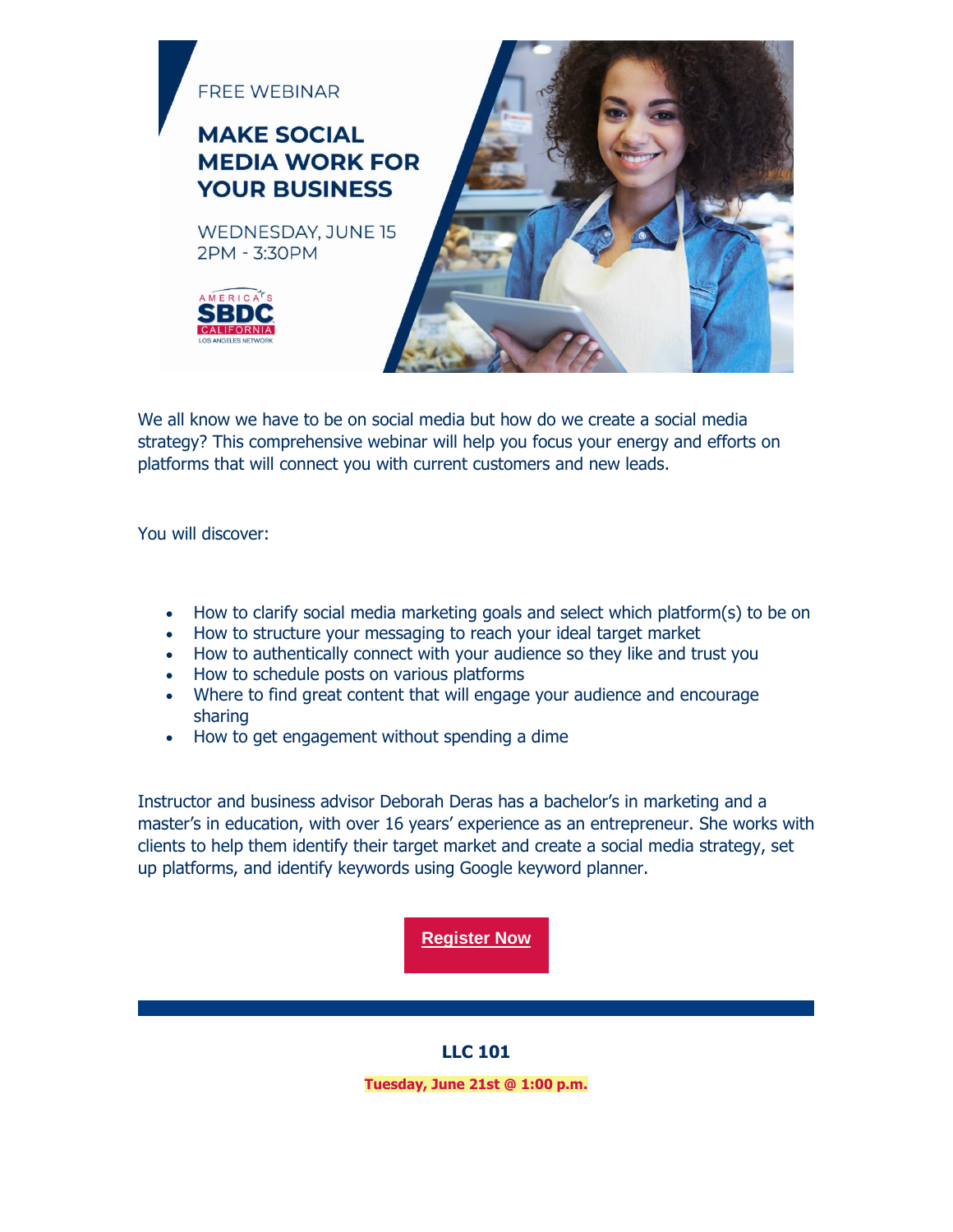

You've decided to start your new business and you want to form it as an LLC. Don't know where to start? The LLC 101 Webinar is perfect for you.

In this introductory webinar, we will go over the basics of LLCs. Specifically, we'll be covering:

- The highlights of this business structure;
- What is required to form one; and
- Tax issues to consider.

Attendees of this webinar who are ready to form their LLC today can apply for our new LLC Clinic where you will get step-by-step guidance on forming your LLC. This includes (a) filing for your LLC and (b) drafting your operating agreement. By the end of the clinic, you will have taken official steps to form your CA LLC.

More information will be provided at the LLC 101 Webinar, register today!

**[Register Now](https://nam12.safelinks.protection.outlook.com/?url=https%3A%2F%2Fr20.rs6.net%2Ftn.jsp%3Ff%3D001X0UU8XypIiBLxhZPh9Ba8WxaiRZUzcn4bYrXYbzbCtsKlPJ57CsRbyuhT82ILyee-Cd7Nt9n9LoQuuomkTibWkkcxOE3TVJqgLSF6n9hElHAVQiSGasmbj-ACtmzhpvv6N3cwNNqgVgEkJoZ5fvKt9FPDUDzosTS-bfxVRiNb-ibHd_XrNw3eAo6OLNqlv6BE4J7R8fdWZEkbz5NSpQn44gPrywEo6Ix%26c%3DLZ5E2TmT5YVMsPK6vni195667Q82BSeIiTENrXG6C7l3Gj7PmJ9AUw%3D%3D%26ch%3DOXbaqBEZCa55yvrBTYxestcH7pSkOnZDOPq1HVBU5GqFErYqQnsmMQ%3D%3D&data=05%7C01%7C%7Cda42197ebcc14251934808da49bf290f%7C84df9e7fe9f640afb435aaaaaaaaaaaa%7C1%7C0%7C637903382682398922%7CUnknown%7CTWFpbGZsb3d8eyJWIjoiMC4wLjAwMDAiLCJQIjoiV2luMzIiLCJBTiI6Ik1haWwiLCJXVCI6Mn0%3D%7C3000%7C%7C%7C&sdata=wzZX8cFgZXtHFE05inz59ItKXOzuN%2BwI5qx%2B9M39xmI%3D&reserved=0)**

**Government and Corporate Procurement for Black-Owned Businesses**

**Wednesday, June 22nd @ 9:30 a.m. - 10:30 a.m.**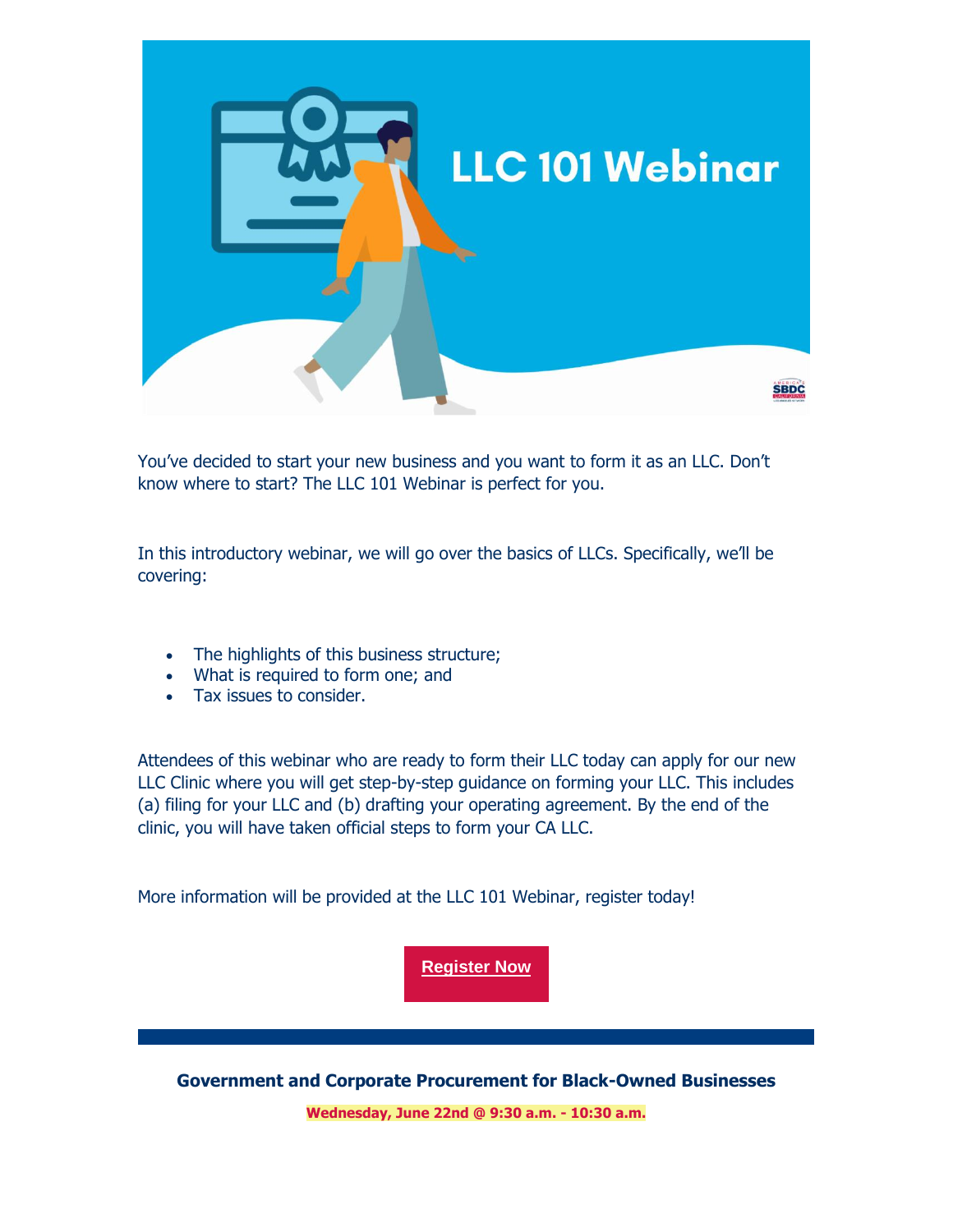

Small businesses are leaving an astounding amount of money on the table – this training is about showing up and taking your share!!

The federal government alone spent almost \$250B with small businesses in 2018! More money would be set aside for small businesses, if they only showed up. The story is the same on the city, state and corporate levels. RightSource Services has partnered with the LA SBDC to train established small businesses to participate in the incredible procurement opportunities available through corporate and government entities. The training takes companies from identifying opportunities all the way to responding to their first request.

The webinar gives an overview of the opportunities available and the training provided by RightSource Services and the LA SBDC to compete effectively and grow your business.

RightSource follows that up with a cohort-structured, 6-class series with workshops to get procurement-ready businesses through the certification and registration processes and on to actually responding to a contract solicitation.

**[Register Now](https://nam12.safelinks.protection.outlook.com/?url=https%3A%2F%2Fr20.rs6.net%2Ftn.jsp%3Ff%3D001X0UU8XypIiBLxhZPh9Ba8WxaiRZUzcn4bYrXYbzbCtsKlPJ57CsRb-KUB1eVwIs156kyDBq7HeL7ReAOMIpZyNae1rwt-Dzi48rxkPxXYGwhQob5lUfNWi6_j8USTeKqtJh0s3fgehg6mHgzivL1l1k3oWmgnwDS5A0_7UUwo7863r4KY7k1iqZ2FGXhwBLRNLAeOGvQzyoNRIdOhwfPSQVaaS_sm5dCFbRcJM8LlnpuYFXzgIJnOrFDEUjab6MH4KTzycMdSZo%3D%26c%3DLZ5E2TmT5YVMsPK6vni195667Q82BSeIiTENrXG6C7l3Gj7PmJ9AUw%3D%3D%26ch%3DOXbaqBEZCa55yvrBTYxestcH7pSkOnZDOPq1HVBU5GqFErYqQnsmMQ%3D%3D&data=05%7C01%7C%7Cda42197ebcc14251934808da49bf290f%7C84df9e7fe9f640afb435aaaaaaaaaaaa%7C1%7C0%7C637903382682398922%7CUnknown%7CTWFpbGZsb3d8eyJWIjoiMC4wLjAwMDAiLCJQIjoiV2luMzIiLCJBTiI6Ik1haWwiLCJXVCI6Mn0%3D%7C3000%7C%7C%7C&sdata=YzomoF6LU4jKJouVjoYOqPUOb5HAwyBcmHx4Gwuh3J0%3D&reserved=0)**

### **Upcoming Webinars**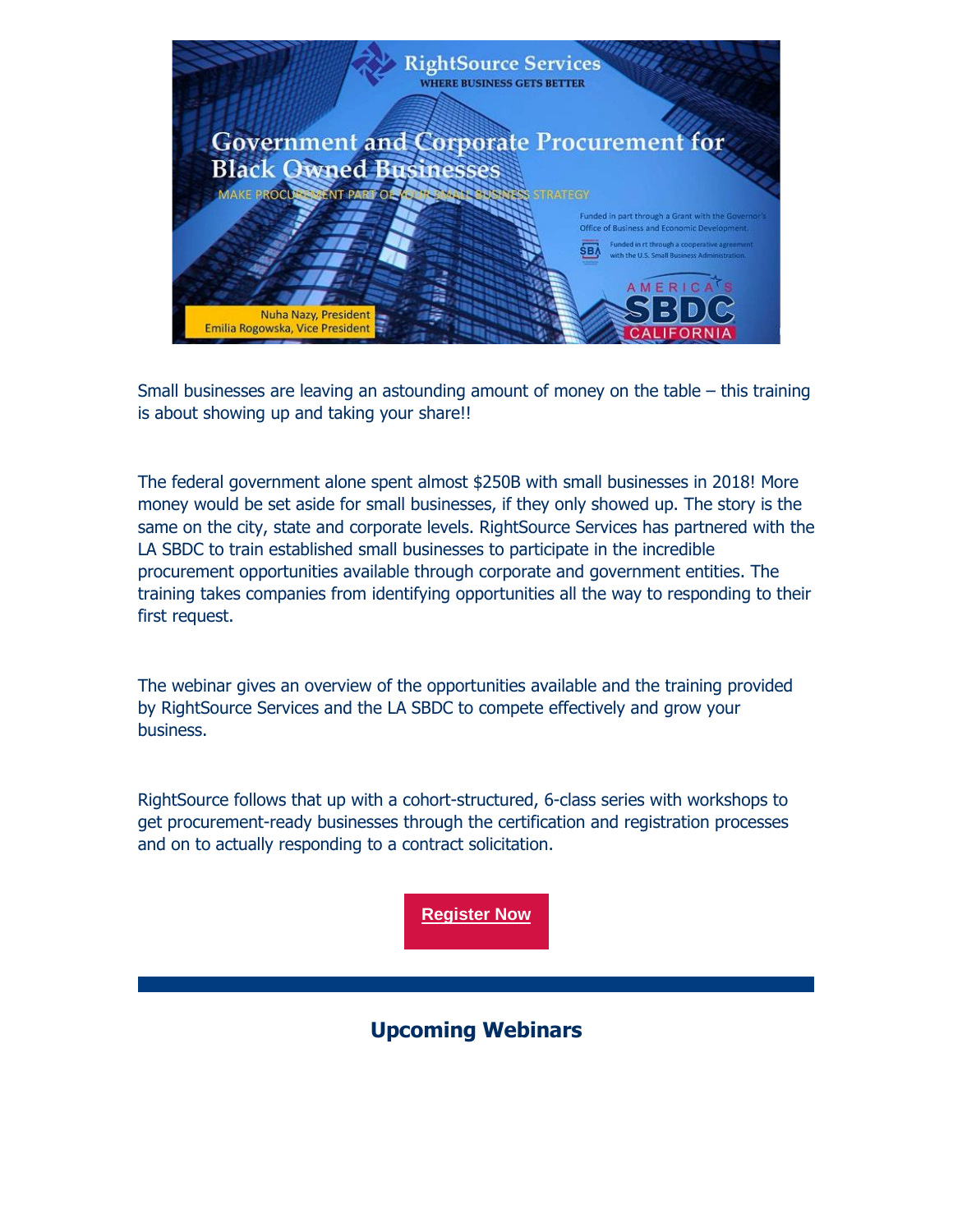

The LA SBDC Network offers no-cost virtual business workshops for small businesses in Los Angeles, Santa Barbara, and Ventura Counties.

**[Learn More](https://nam12.safelinks.protection.outlook.com/?url=https%3A%2F%2Fr20.rs6.net%2Ftn.jsp%3Ff%3D001X0UU8XypIiBLxhZPh9Ba8WxaiRZUzcn4bYrXYbzbCtsKlPJ57CsRb_28Z-YUKZ0qFZ87LAZjJSQPDjFDj8FVwFtEgm2CRBQ2Mdfz_50tDTf55DzUtcdATCns6rPVKNi0TG93_T7xF1ZVgfmEqMBgwNTT6tM0H7s5%26c%3DLZ5E2TmT5YVMsPK6vni195667Q82BSeIiTENrXG6C7l3Gj7PmJ9AUw%3D%3D%26ch%3DOXbaqBEZCa55yvrBTYxestcH7pSkOnZDOPq1HVBU5GqFErYqQnsmMQ%3D%3D&data=05%7C01%7C%7Cda42197ebcc14251934808da49bf290f%7C84df9e7fe9f640afb435aaaaaaaaaaaa%7C1%7C0%7C637903382682398922%7CUnknown%7CTWFpbGZsb3d8eyJWIjoiMC4wLjAwMDAiLCJQIjoiV2luMzIiLCJBTiI6Ik1haWwiLCJXVCI6Mn0%3D%7C3000%7C%7C%7C&sdata=4DKe9u5XKC1zH5izKKIpjzd5ZIWgVX6TcwdYwR5QpSU%3D&reserved=0)**

## **LA Network SBDC Center Workshops**

The Los Angeles Regional SBDC Lead Center is committed to overseeing the eight SBDC service centers in the counties of Santa Barbara, Ventura, and Los Angeles listed below.

Learn more about workshops and trainings offered by Centers in our network.

**SBDC Hosted by** 

**College of the Canyons**

**Centro SBDC for Spanish Speakers**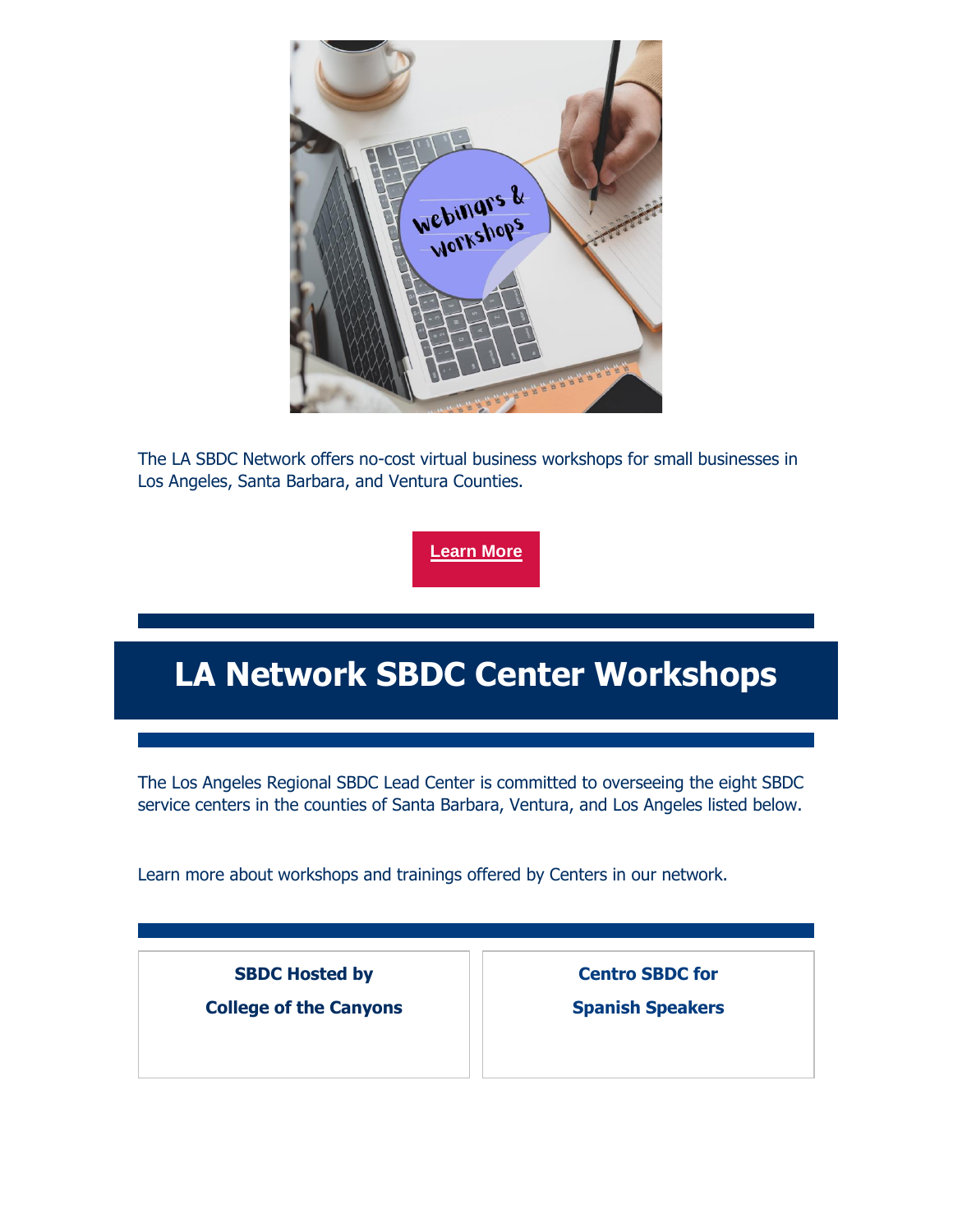